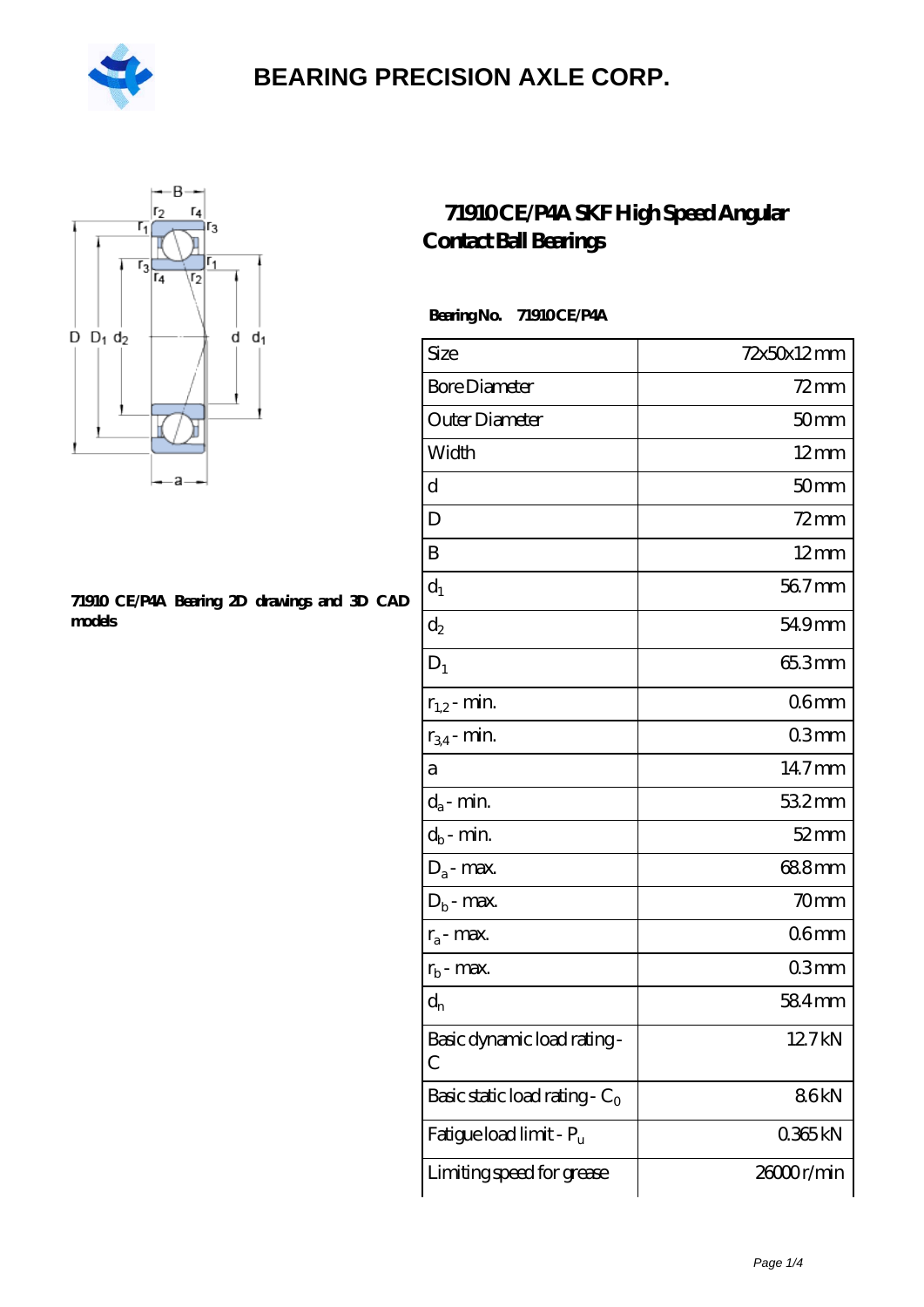

| lubrication                           |                         |
|---------------------------------------|-------------------------|
| Limiting speed for oil<br>lubrication | 40000mm/min             |
| Ball - $D_w$                          | 7.144mm                 |
| Ball - z                              | 21                      |
| $G_{ref}$                             | 1.7cm3                  |
| Calculation factor - $f_0$            | 84                      |
| Preload class $A - G_A$               | 69N                     |
| Preload class $B - G_R$               | 210N                    |
| Preload class $C - G_C$               | 410N                    |
| Calculation factor - f                | 1.15                    |
| Calculation factor - f                | 1                       |
| Calculation factor - $f_{2A}$         | 1                       |
| Calculation factor - $f_{\rm 2B}$     | 1.04                    |
| Calculation factor - $f_{\chi}$       | 1.08                    |
| Calculation factor - $f_{HC}$         | $\mathbf{1}$            |
| Preload class A                       | 38N/micron              |
| Preload class B                       | 61 N/micron             |
| Preload class C                       | 83N/micron              |
| Category                              | Precision Ball Bearings |
| Inventory                             | 0 <sup>0</sup>          |
| Manufacturer Name                     | <b>SKF</b>              |
| Minimum Buy Quantity                  | N/A                     |
| Weight / Kilogram                     | $\overline{0}$          |
| Product Group                         | <b>BO4270</b>           |
| Enclosure                             | Open                    |
| Precision Class                       | ABEC 7   ISO P4         |
| Material - Ball                       | <b>Steel</b>            |
| Number of Bearings                    | 1 (Single)              |
| Contact Angle                         | 15Degree                |
| Preload                               | None                    |
|                                       |                         |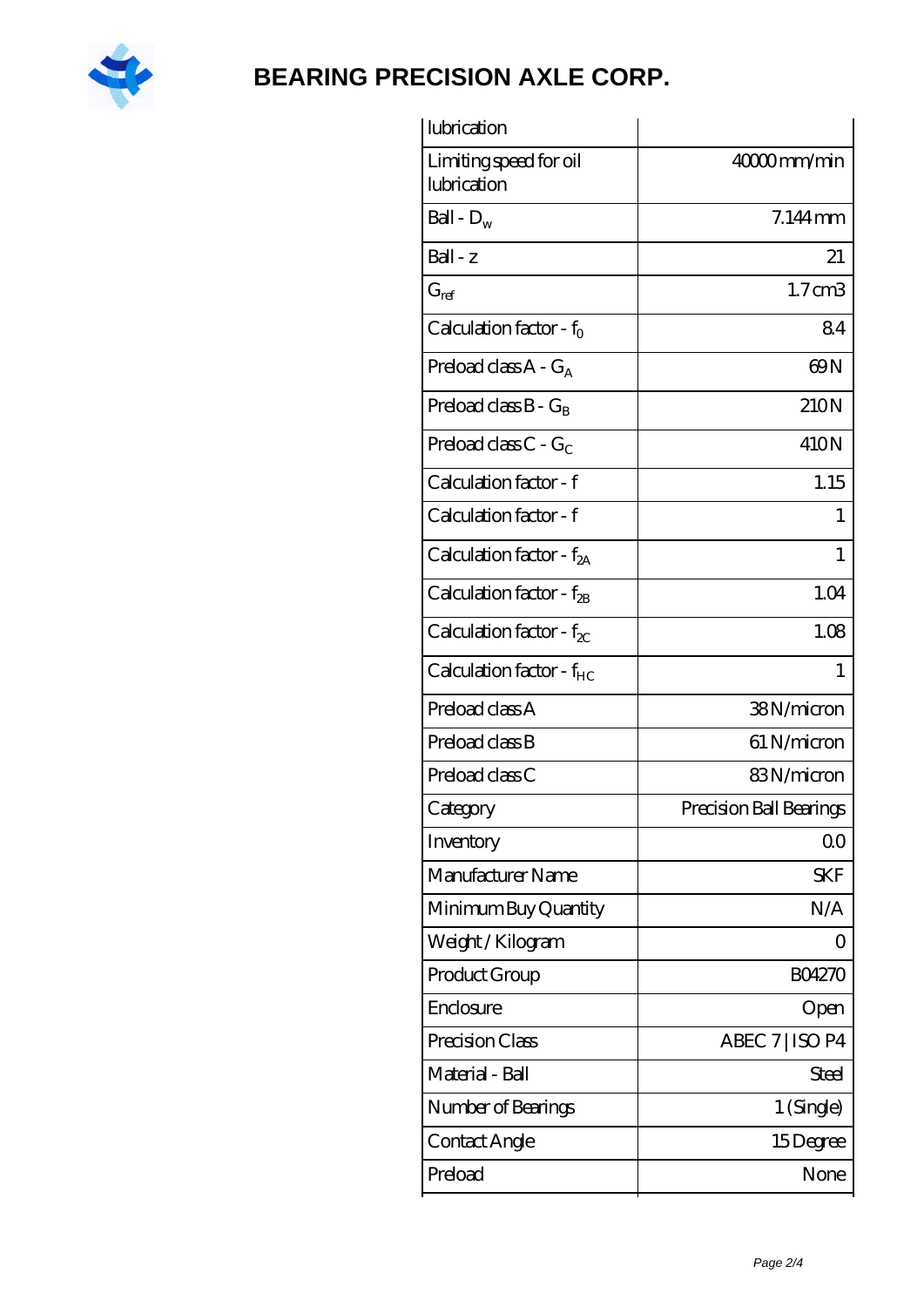

| Raceway Style          | 1 Rib Inner Ring and Outer<br>Ring                                                                                                                                                                                           |
|------------------------|------------------------------------------------------------------------------------------------------------------------------------------------------------------------------------------------------------------------------|
| Cage Material          | Phenolic                                                                                                                                                                                                                     |
| Rolling Element        | <b>Ball Bearing</b>                                                                                                                                                                                                          |
| Flush Ground           | No                                                                                                                                                                                                                           |
| Inch - Metric          | Metric                                                                                                                                                                                                                       |
| <b>Other Features</b>  | Single Row   Angular<br>Contact   High Speed E<br>Design                                                                                                                                                                     |
| Long Description       | 50MM Bore; 72MM<br>Outside Diameter; 12MM<br>Width; Open Enclosure;<br>ABEC 7   ISO P4 Precision;<br>Steel Ball Material: 1<br>(Single) Bearing 15Degree<br>Contact Angle; Phenolic<br>Cage Material; 1 Rib Inner<br>Ringand |
| Category               | Precision Ball Bearings                                                                                                                                                                                                      |
| <b>UNSPSC</b>          | 31171531                                                                                                                                                                                                                     |
| Harmonized Tariff Code | 8482105028                                                                                                                                                                                                                   |
| Noun                   | Bearing                                                                                                                                                                                                                      |
| <b>Keyword String</b>  | <b>Ball Angular Contact</b>                                                                                                                                                                                                  |
| Manufacturer URL       | http://www.skf.com                                                                                                                                                                                                           |
| Width                  | 0.472Inch   1.2Millimeter                                                                                                                                                                                                    |
| Bore                   | 1.969 Inch   50 Millimeter                                                                                                                                                                                                   |
| Outside Diameter       | 2835Inch   72Millimeter                                                                                                                                                                                                      |
| $d_1$                  | 567mm                                                                                                                                                                                                                        |
| $\mathrm{d}_2$         | 54.9mm                                                                                                                                                                                                                       |
| $D_1$                  | 65.3mm                                                                                                                                                                                                                       |
| $r_{1,2}$ min.         | 06 <sub>mm</sub>                                                                                                                                                                                                             |
| $r_{34}$ min.          | 03mm                                                                                                                                                                                                                         |
| $d_a$ min.             | $532$ mm                                                                                                                                                                                                                     |
| $d_b$ min.             | 52 mm                                                                                                                                                                                                                        |
| $D_a$ max.             | 688mm                                                                                                                                                                                                                        |
| $D_{\rm b}$ max.       | 70mm                                                                                                                                                                                                                         |